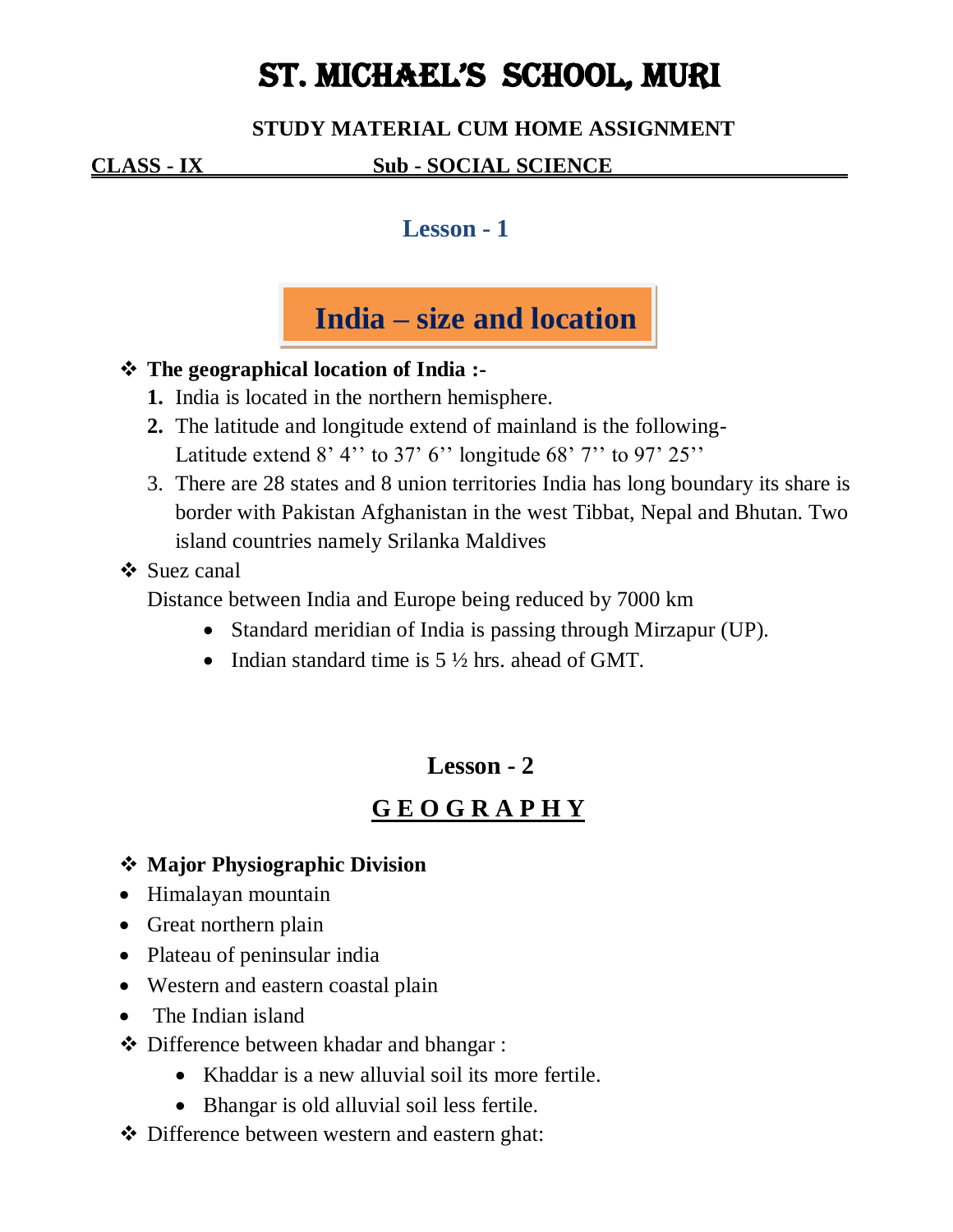- Western ghat form the western boundary of Deccan plateau .Average height 1200 m
- Eastern ghat form the eastern boundary of Deccan plateau . Average height 450 m

### **HOME ASSIGNMENT**

#### **Answer the following question :-**

- 1. what is difference between western coastal and eastern coastal plain?
- 2. What is the importance of suez canal ?
- 3. What is the latitude and longitude of India?
- 4. Where is Purvnchal is located?
- 5. Difference between khaddar and bangar?

## **H I S T O R Y The French Revolution**

#### **Fall of Bastille:**

On 14th July 1789 rumors that the king would the army to open fire upon the citizen caused alarm in the city of Paris around 7000 man and women gathered together in the front of town hall a form a people militia and broke into government building looking for arms.

### **French society was divided into three estates in 18th century:**

- First clergy
- Second class nobility
- Third estate peasant
- ◆ Role of Philosopher John locke and Jean jacques rousseau wanted a society based on freedom equal laws of and opportunities for all.
- Condition of women :

During the old regime they sold flower, vegetables in the market. most women could not receive education or job training.